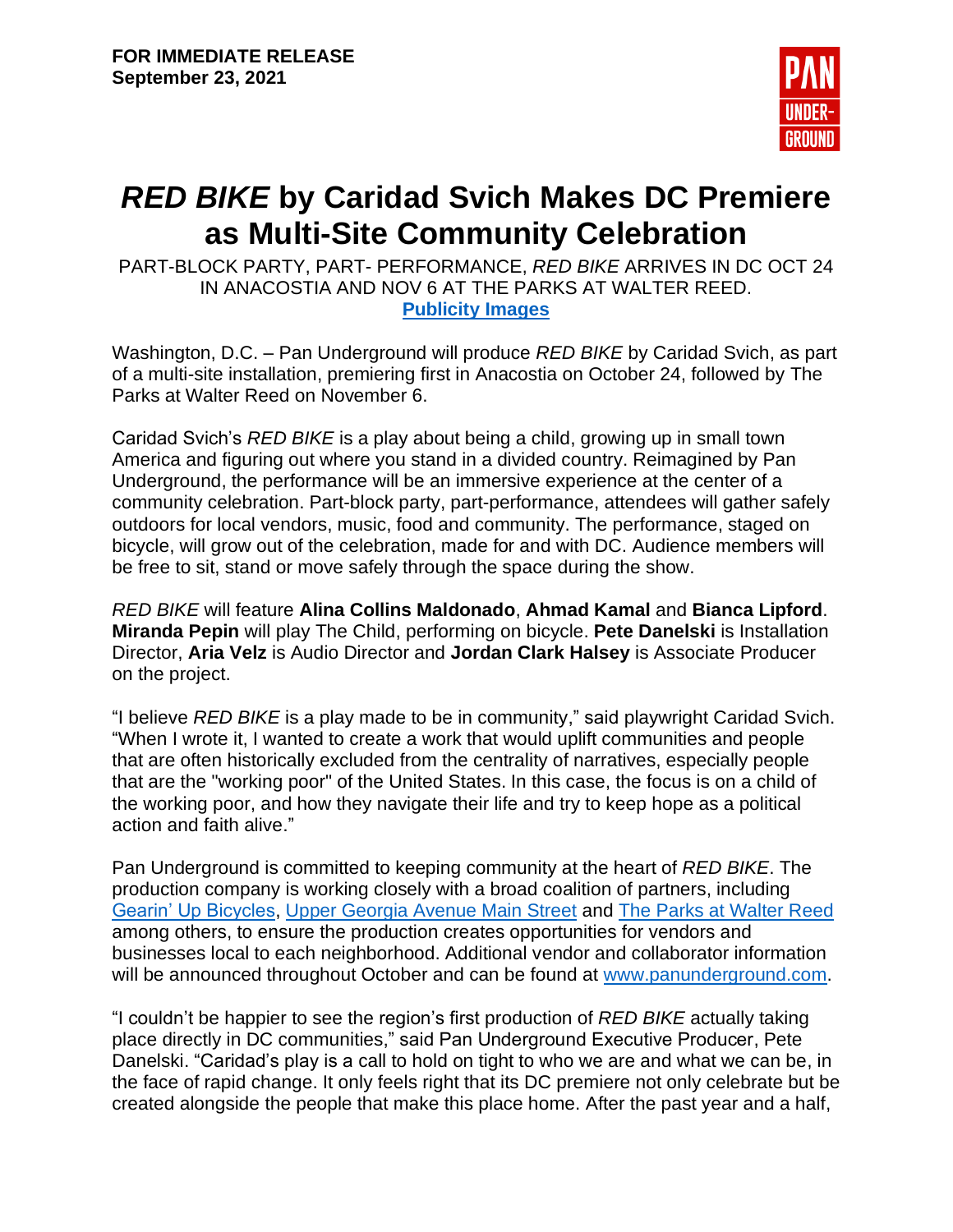*RED BIKE* is part of an effort to resist returning to the status quo within the theatre industry. Instead, we're interested in growing and diversifying audiences by engaging them in new, exciting ways."

The production schedule for *RED BIKE* is as follows:

- **Oct 24:** PNC Parking Lot, 2020 MLK Jr. Ave. SE, Washington, DC 20020 Block Party begins at 2pm; performance begins at 3pm
- **Nov 6:** The Parks at Walter Reed, 1010 Butternut St. NW, Washington, DC 20012 Block Party begins at 2pm; performance begins at 3pm

At both events, the block party will begin at 2pm, with the *RED BIKE* performance beginning at 3pm. Following the performance, the community celebration will continue, with the creative team, for approximately one hour.

Tickets for both the Anacostia and Walter Reed performances of *RED BIKE* will go on sale Saturday, September 25, 2021, and will be available through [panunderground.com.](https://www.panunderground.com/) Tickets will be on sale through November 6.

**Health and Safety:** The entire team behind the production are fully committed to creating a healthy space for all. Attendees are required to show proof of vaccination status (with physical or digital copy of your vaccination card) to attend *RED BIKE*. Guests may also show a negative COVID-19 test taken within 72 hours of show time. Once within the performance space, all attendees are asked to wear masks while moving around the space. Masks may be removed while seated, eating or drinking.

## **BIOS:**

**ALINA COLLINS MALDONADO.** Alina is an actor, director, theater educator, and playwright from the Washington, DC area. As an actor, she has performed at The Lincoln Center, Shakespeare Theatre Company, Woolly Mammoth Theatre Company, The John F. Kennedy Center for the Performing Arts, Folger Theatre, 1st Stage, and GALA Hispanic Theatre among others.

As a director, and bilingual theater educator, Alina has worked with youth arts programs in the DC area and facilitated programs and workshops guiding students in the creation and production of their own work. Alina has had the pleasure of creating theatre with students from ESOL classes and backgrounds as well. She has worked as a teaching artist with GALA Hispanic Theater, Young Playwrights Theater, Shakespeare Theatre Company, and Imagination Stage.

As a playwright, Alina is invested in telling authentic stories from the hearts of underrepresented communities. With her journalistic approach to writing, she seeks out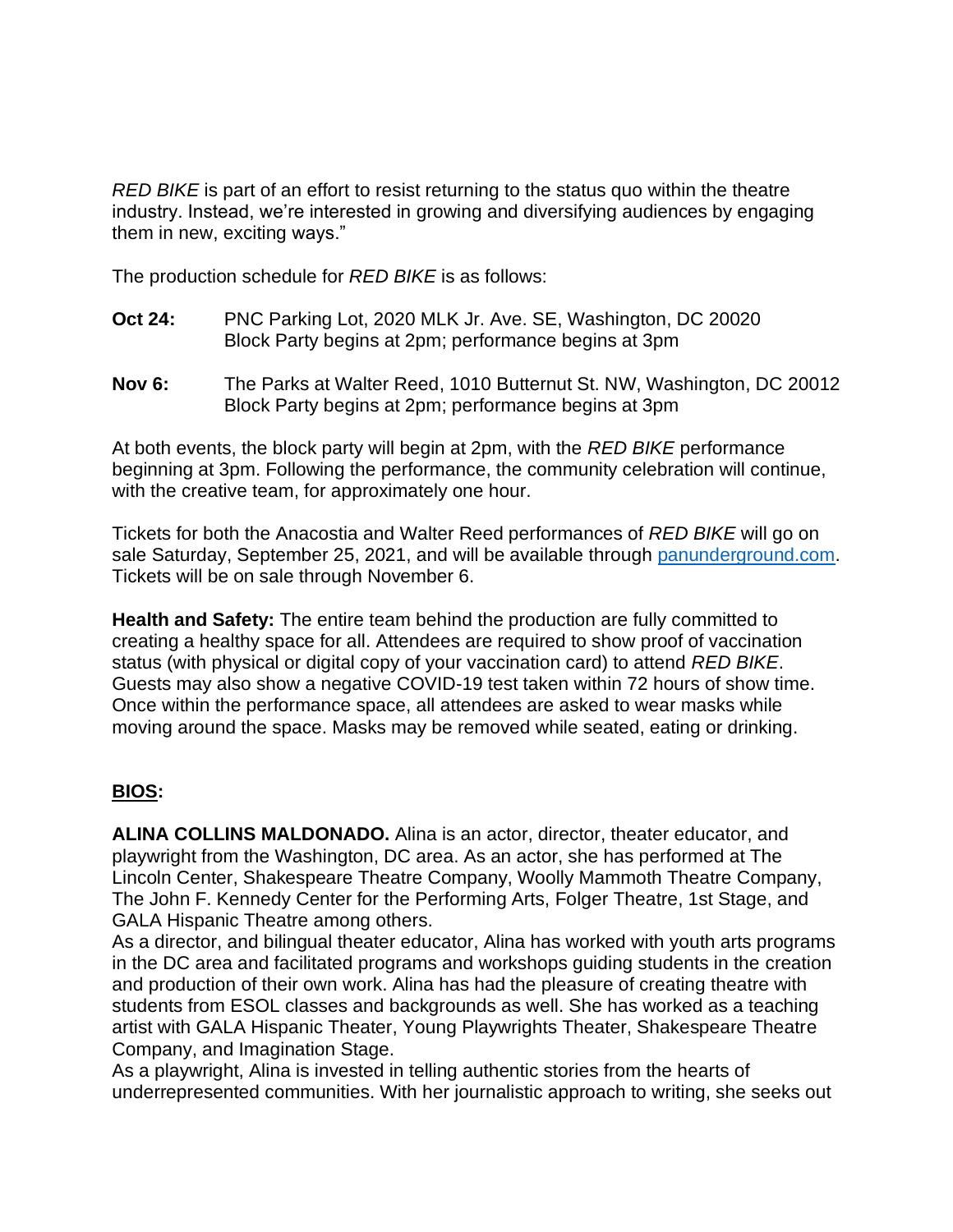stories of memories and truths that spin unexpected threads of connection between us as humans. Alina holds a Bachelor of Arts in Theatre, and in Gender, Sexuality and Women's Studies, from Virginia Commonwealth University.

**JORDAN CLARK HALSEY**. Jordan (he/they) is elated to be a part of Pan Underground's premiere event. As a DC performer, Jordan has been seen at The Kennedy Center, Theater Alliance, Keegan Theatre, Imagination Stage, Synetic, and many others. Check out [jordanclarkhalsey.com](http://jordanclarkhalsey.com/) or @jordanclarkhalsey for more.

**PETE DANELSKI.** Pete (He/him) is a director and producer based in DC and making work all over. Pete creates theatre and performance through a variety of means and forms. Directing, associate and assisting credits include Folger Theatre, Theatre J, Gallery Players, Rorschach, The Performance Interface Lab, Pennsylvania Shakespeare Festival and Round House Theatre. Original projects include *The Lower Depths Project*, *woolgatherings*, as well as *Every Hour/Chekhov in 8*—developed with support of the Drama League of New York City. Pete co-adapted the first American adaptation of the Čapek brother's Adam the Creator, which received a reading at the Embassy of the Czech Republic in 2019. Pete has developed work through a Kennedy Center Office Hours Residency. He is a 2019 Director-in-Residence with The Drama League of New York and a member of the Lincoln Center Theater Directors Lab. As Artistic Programs Manager at CulturalDC, Pete works with a broad range of artists from across the nation, facilitating a variety of work, intersecting visual and performing arts. Pete's writing has been published internationally in *Shakespeare*, the journal of the British Shakespeare Association. M.Phil., Trinity College Dublin. [www.petedanelski.com](http://www.petedanelski.com/)

**AHMAD KAMAL.** Ahmad Kamal is so happy to be a part of this project with such a wonderful cohort of artists. Ahmad is a stage, film and voice actor in the DC area. He has performed in numerous theaters around town and will be performing at the Folger Theatre this upcoming spring. Ahmad holds a BFA from the University of Virginia and an MA from Bristol Old Vic Theatre School.

**BIANCA LIPFORD**. Bianca is a Washington D.C native and a proud graduate of American University with a BA in Musical Theatre. Previous shows include: Mosaic Theater Company: Queens Girl in Africa (U/S Jackie), The Till Trilogy - That Summer in Sumner (Mamie Till Bradley and others); Keegan Theatre: Little Wars (Addy), As You Like It (Phoebe); Capital Fringe: She Sings Light (Meira); Creative Cauldron: Audrey The Musical (Edith Head); Rorschach Theatre: Magic In Rough Spaces-When The Stars Go Out (Polly); Avant Bard: By Sea (Priscilla); Flying V Theatre: Dr. Horrible's Sing-Along Blog (Ensemble); Tenth Muse Productions: Sioux Falls (Mermaid/Dr. Beaugard/Sr. Teresa); Upcoming: Flyin West (Everyman Theatre).

**MIRANDA PEPIN.** (any pronouns) is psyched to be on a bike for this novel event. Miranda was most recently found on stage in Nashville Shakespeare Festival's *Twelfth*